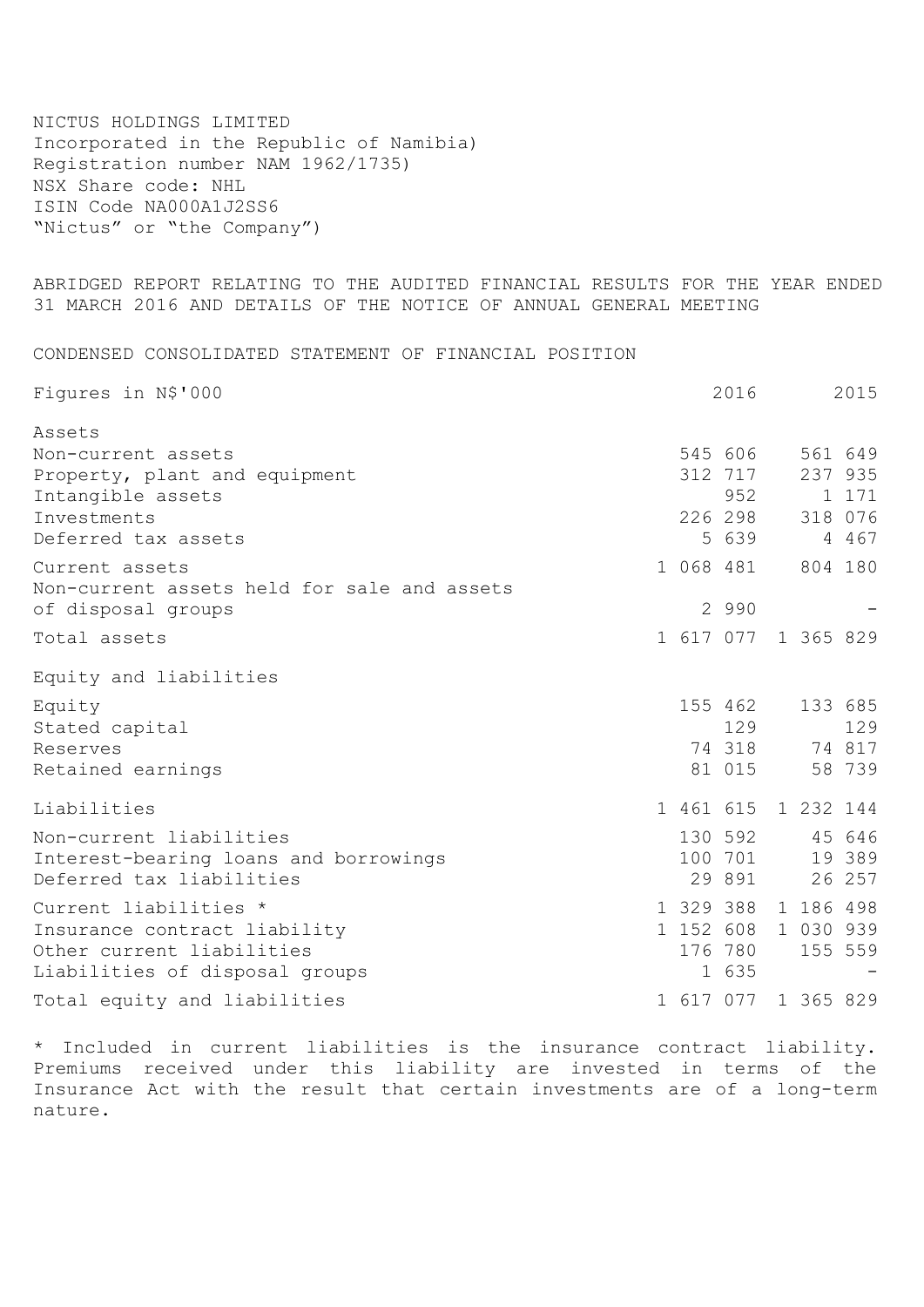CONDENSED CONSOLIDATED STATEMENT OF PROFIT OR LOSS AND OTHER COMPREHENSIVE INCOME

| Figures in N\$'000                                 | 2016                    | 2015             |
|----------------------------------------------------|-------------------------|------------------|
| Revenue                                            | 930 615                 | 1 041 436        |
| Cost of sales                                      | (725 855)               | (847 252)        |
| Gross profit                                       | 204 760                 | 194 184          |
| Other income                                       | 17 167                  | 16 723           |
|                                                    |                         |                  |
| Operating and Admin Expenses                       | $(217 877)$ $(199 005)$ |                  |
| Investment income from operations                  | 27 366                  | 27 859           |
| Operating profit                                   | 31 416                  | 39 761           |
| Investment income                                  | 4 3 5 9                 | 2 5 9 2          |
| Gain on non-current assets held for sale or        |                         |                  |
| disposal group                                     | 3 3 1 4                 |                  |
| Financing costs                                    | (8638)                  | (8 731)          |
|                                                    |                         |                  |
| Profit before taxation                             | 30 451                  | 33 622           |
| Taxation                                           | (2 446)                 | (4865)           |
| Profit for the year                                | 28 005                  | 28 757           |
| Other comprehensive income:                        |                         |                  |
|                                                    | 3 200                   | 7 982            |
| Net gains on property revaluation                  |                         |                  |
| Taxation related to other comprehensive            |                         |                  |
| income                                             | 192                     | (2 115)          |
| Other comprehensive income for the year net of     |                         |                  |
| taxation                                           | 3 3 9 2                 | 5 867            |
|                                                    |                         |                  |
| Total comprehensive income for the year            | 31 397                  | 34 624           |
|                                                    |                         |                  |
| Total comprehensive income attributable to:        |                         |                  |
| Owners of the parent                               | 31 397                  | 34 624           |
| Earnings per share                                 |                         |                  |
| Earnings per share (cents)                         | 52,40                   | 53,81            |
|                                                    |                         |                  |
| Diluted earnings per share (cents)                 | 52,40                   | 53,81            |
| Weighted average number of shares in issue (000's) | 53 443                  | 53 443           |
|                                                    |                         |                  |
| CONDENSED CONSOLIDATED STATEMENT OF CASH FLOW      |                         |                  |
| Figures in N\$'000                                 | 2016                    | 2015             |
| Cash flow from operating activities                |                         |                  |
| Cash (used in) / generated from operations         | (36 631)                | 190 380          |
| Investment income from operations received         | 4 3 5 9                 | 2 5 9 2          |
| Finance expenses                                   | (8638)                  | (8 731)          |
|                                                    |                         |                  |
| Taxation paid                                      | (3)                     | (10)             |
| Net cash generated from operating activities       | (40 913)                | 184 321          |
| Net cash generated from / (used in) investing      |                         |                  |
| activities                                         |                         | 16 945 (107 162) |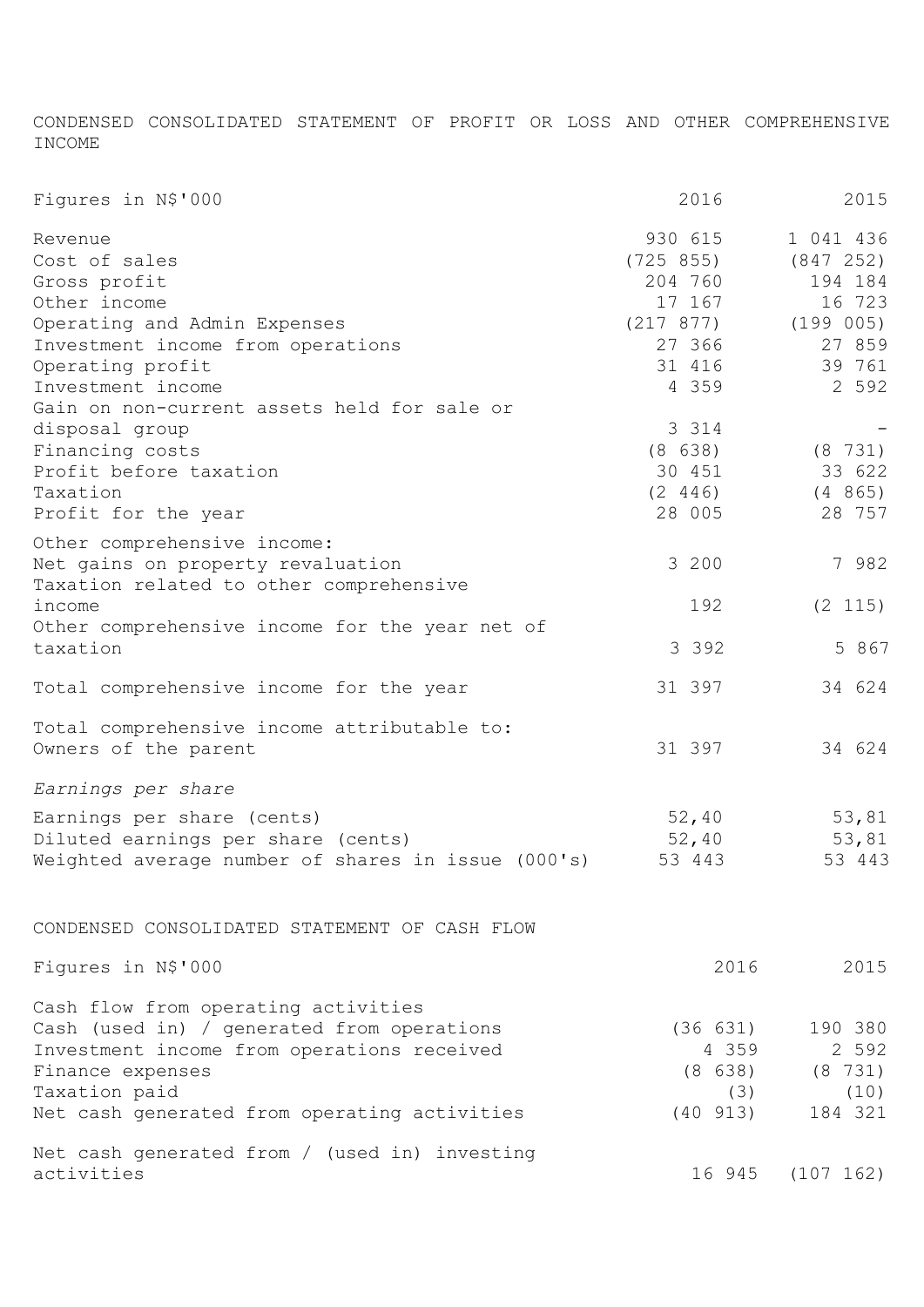| Net cash (used in) / generated from financing                                           |                    |                      |
|-----------------------------------------------------------------------------------------|--------------------|----------------------|
| activities                                                                              | 92 044<br>68 076   | (19 382)<br>57 687   |
| Net movements in cash and cash equivalents<br>Cash and cash equivalents at beginning of |                    |                      |
| year                                                                                    | 397 923            | 340 236              |
| Cash and cash equivalents at end of year                                                | 465 999            | 397 923              |
|                                                                                         |                    |                      |
| RECONCILIATION BETWEEN EARNINGS AND HEADLINE EARNINGS                                   |                    |                      |
| Figures in N\$'000                                                                      | 2016               | 2015                 |
| Weighted average number of shares in issue for                                          |                    |                      |
| basic, diluted and headline earnings per share                                          |                    |                      |
| (000's)                                                                                 | 53 443             | 53 443               |
|                                                                                         |                    | 28 757               |
| Profit for the year, net of taxation<br>Profit on disposal of property, plant and       | 28 005             |                      |
| equipment                                                                               | (1 329)            | (612)                |
| Headline earnings                                                                       | 26 676             | 28 145               |
| Headline earnings per share (cents)                                                     | 49,91              | 52,66                |
| Diluted headline earnings per share (cents)                                             | 49,91              | 52,66                |
| CONDENSED CONSOLIDATED SEGMENTAL ANALYSIS                                               |                    |                      |
| Figures in N\$'000                                                                      | 2016               | 2015                 |
| Segment Revenue                                                                         |                    |                      |
| Motor retail                                                                            | 762 882            | 896 059              |
| Furniture retail                                                                        | 100 541            | 91 451               |
| Insurance and Finance                                                                   | 92 192             | 71 829               |
|                                                                                         | 955 615            | 1 059 339            |
| Head office and eliminations<br>Total revenue for the year                              | (25000)<br>930 615 | (17903)<br>1 041 436 |
|                                                                                         |                    |                      |
| Analysis of revenue by product / service                                                |                    |                      |
| Sale of goods                                                                           | 851 566            | 978 392              |
| Rental income                                                                           | 296                | 682                  |
| Finance income                                                                          | 47 104<br>31 649   | 30 977               |
| Insurance premium income<br>Management Fee                                              |                    | 31 060<br>325        |
| Total revenue                                                                           | 930 615            | 1 041 436            |
|                                                                                         |                    |                      |
| Net profit after taxation                                                               |                    |                      |
| Motor retail                                                                            | 10 858             | 10 232               |
| Furniture retail                                                                        | 5 319              | 4 915                |
| Insurance and Finance                                                                   | 31 732             | 25 948               |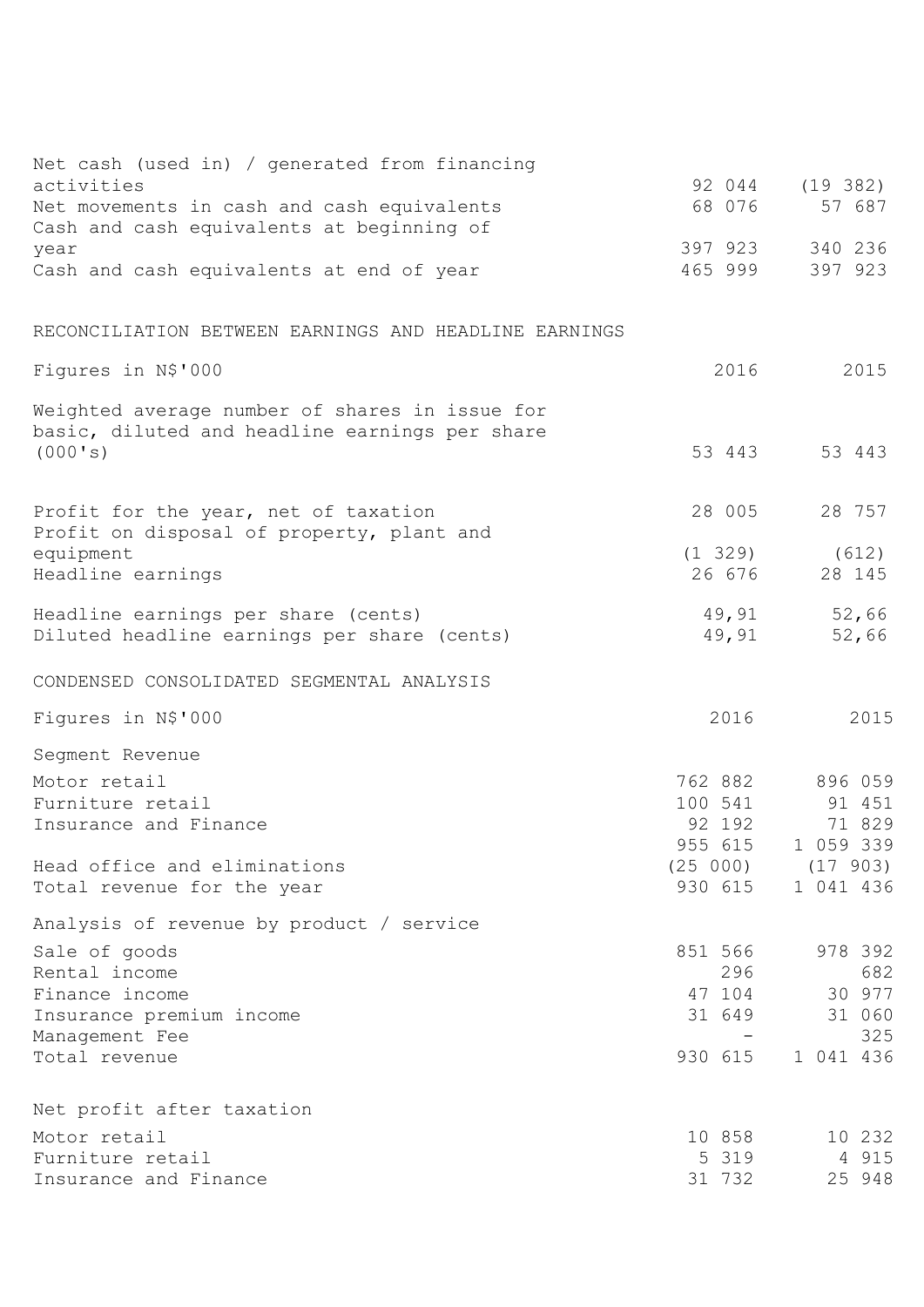|                                              | 47 909    | 41 095                  |
|----------------------------------------------|-----------|-------------------------|
| Head office and eliminations                 |           | $(19904)$ $(12338)$     |
| Total profit for the year                    |           | 28 005 28 757           |
| Segment assets                               |           |                         |
| Motor retail                                 | 306 264   | 345 791                 |
| Furniture retail                             | 287 212   | 178 114                 |
| Insurance and Finance                        |           | 1 267 221 1 162 559     |
|                                              | 1 860 697 | 1 686 464               |
| Head office and eliminations                 |           | $(243 620)$ $(320 635)$ |
| Total as per statement of financial position | 1 617 077 | 1 365 829               |
| Segment liabilities                          |           |                         |
| Motor retail                                 | 240 995   | 277 476                 |
| Furniture retail                             | 261 067   | 147 736                 |
| Insurance and Finance                        | 1 206 223 | 1 115 658               |
|                                              | 1 708 285 | 1 540 870               |
| Head office and eliminations                 | (246 670) | (308 726)               |
| Total as per statement of financial position | 1 461 615 | 1 232 144               |

CONDENSED CONSOLIDATED STATEMENT OF CHANGES IN EQUITY

| Figures in N\$ '000                                                                                                                                       | capital | reserve        | Stated Revaluation Contingency Retained | reserve earnings | Total<br>equity           |
|-----------------------------------------------------------------------------------------------------------------------------------------------------------|---------|----------------|-----------------------------------------|------------------|---------------------------|
| Balance at 1 April 2014                                                                                                                                   | 129     | 49 508         | 19 481                                  | 37 960           | 107 078                   |
| Total comprehensive<br>income for the year<br>Profit for the year<br>Other comprehensive<br>income for the year                                           |         | 5 867<br>5 867 |                                         | 28 757<br>28 757 | 34 624<br>28 757<br>5 867 |
| Transfer to retained<br>earnings<br>Dividends paid to<br>ordinary shareholders<br>Total contributions by<br>and distributions to<br>owners of the company |         |                | (39)                                    | 39<br>(8 017)    | (8 017)                   |
| recognised directly in<br>equity                                                                                                                          |         |                | (39)                                    | (7978)           | (8 017)                   |
| Balance at 1 April 2015                                                                                                                                   | 129     | 55 375         | 19 442                                  | 58 739           | 133 685                   |
| Total comprehensive<br>income for the year<br>Profit for the year                                                                                         |         | 3 3 9 2        |                                         | 28 005<br>28 005 | 31 397<br>28 005          |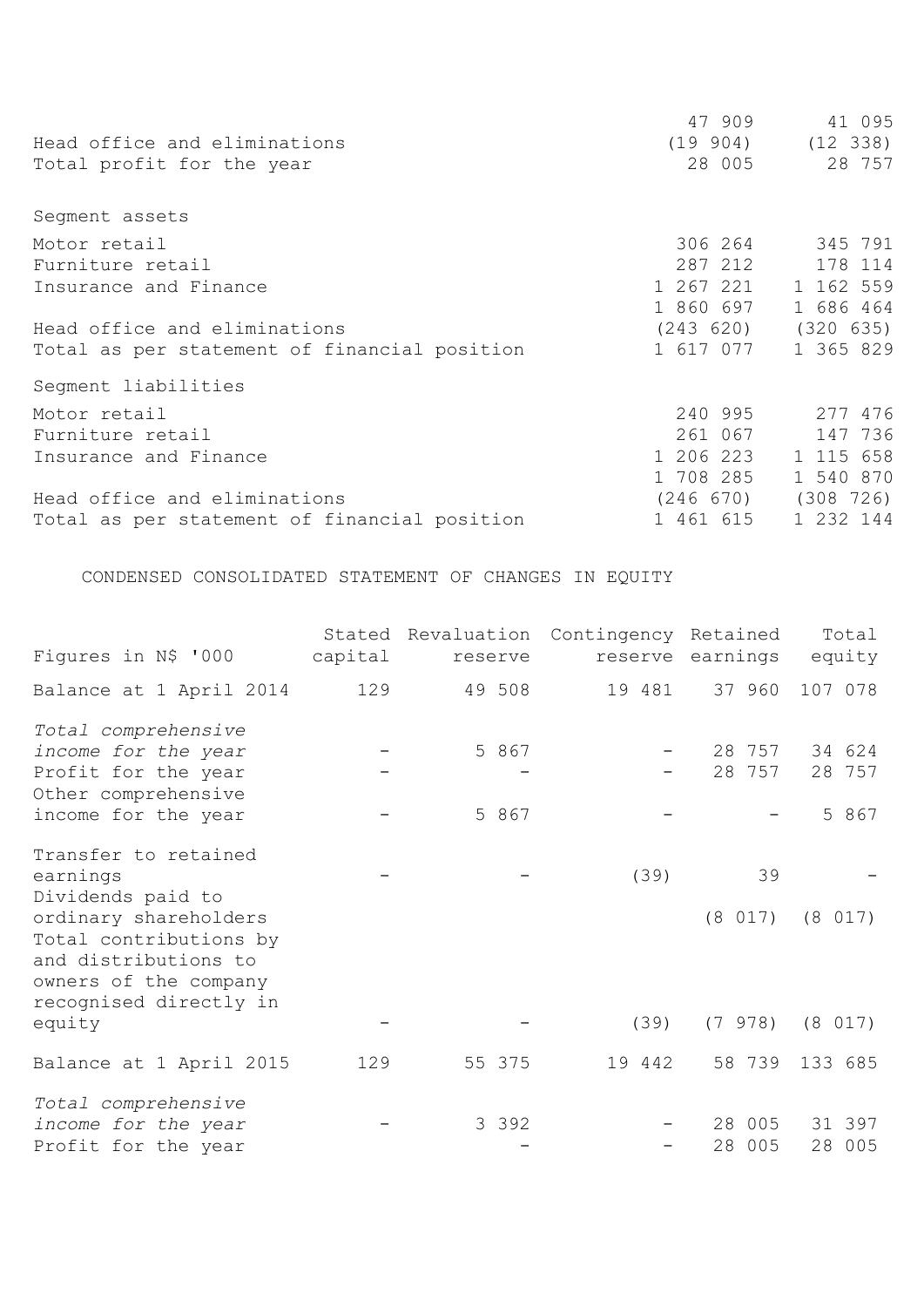| Other comprehensive                                                                               |     |         |         |                            |                |
|---------------------------------------------------------------------------------------------------|-----|---------|---------|----------------------------|----------------|
| income for the year                                                                               |     | 3 3 9 2 |         |                            | 3 3 9 2        |
| Transfer to retained                                                                              |     |         |         |                            |                |
| earnings                                                                                          |     |         | (3 891) | 3 8 9 1                    |                |
| Dividends paid to                                                                                 |     |         |         |                            |                |
| ordinary shareholders                                                                             |     |         |         | (9620)                     | (9620)         |
| Total contributions by<br>and distributions to<br>owners of the company<br>recognised directly in |     |         |         |                            |                |
| equity                                                                                            |     |         |         | $(3891)$ $(5729)$ $(9620)$ |                |
| Balance at 31 March<br>2016                                                                       | 129 | 58 767  | 15 551  |                            | 81 015 155 462 |
|                                                                                                   |     |         |         |                            |                |

#### NOTES TO THE CONDENSED CONSOLIDATED FINANCIAL INFORMATION

# 1. BASIS OF PREPARATION

The abridged summarised consolidated annual financial statements have been prepared in accordance with the recognition and measurement requirements of International Financial Reporting Standards (IFRS), in compliance with IAS34: Interim Financial Reporting, in the manner as required by the Companies Act of Namibia, 2004 and the Listing Requirements of the Namibian Stock Exchange. The accounting policies are consistent with those applied in the consolidated financial statements for the year ended 31 March 2015, other than the new standards and interpretations adopted, summarised below:

- Amendment to IAS 19: Defined Benefit Plans: Employee Contributions
- IFRS 9: Classification, Measurement and Derecognition of Financial
- Instruments

The impact of these adopted standards and interpretations have not led to any change in the Group's accounting policies which are relevant to its operations.

# 2. RELATED PARTIES

During the period, certain companies within the Group entered into transactions with each other. These intra-Group transactions have been eliminated on consolidation. Related party information is unchanged from that reported at 31 March 2015. Refer to the 2016 audited annual financial statements for further information.

## 3. DIVIDENDS

Since 31 March 2016, the following dividend was approved by the Board on 9 June 2016 in respect of the year ended 31 March 2016. The dividend has not been provided for and there are no accounting implications for the current financial year.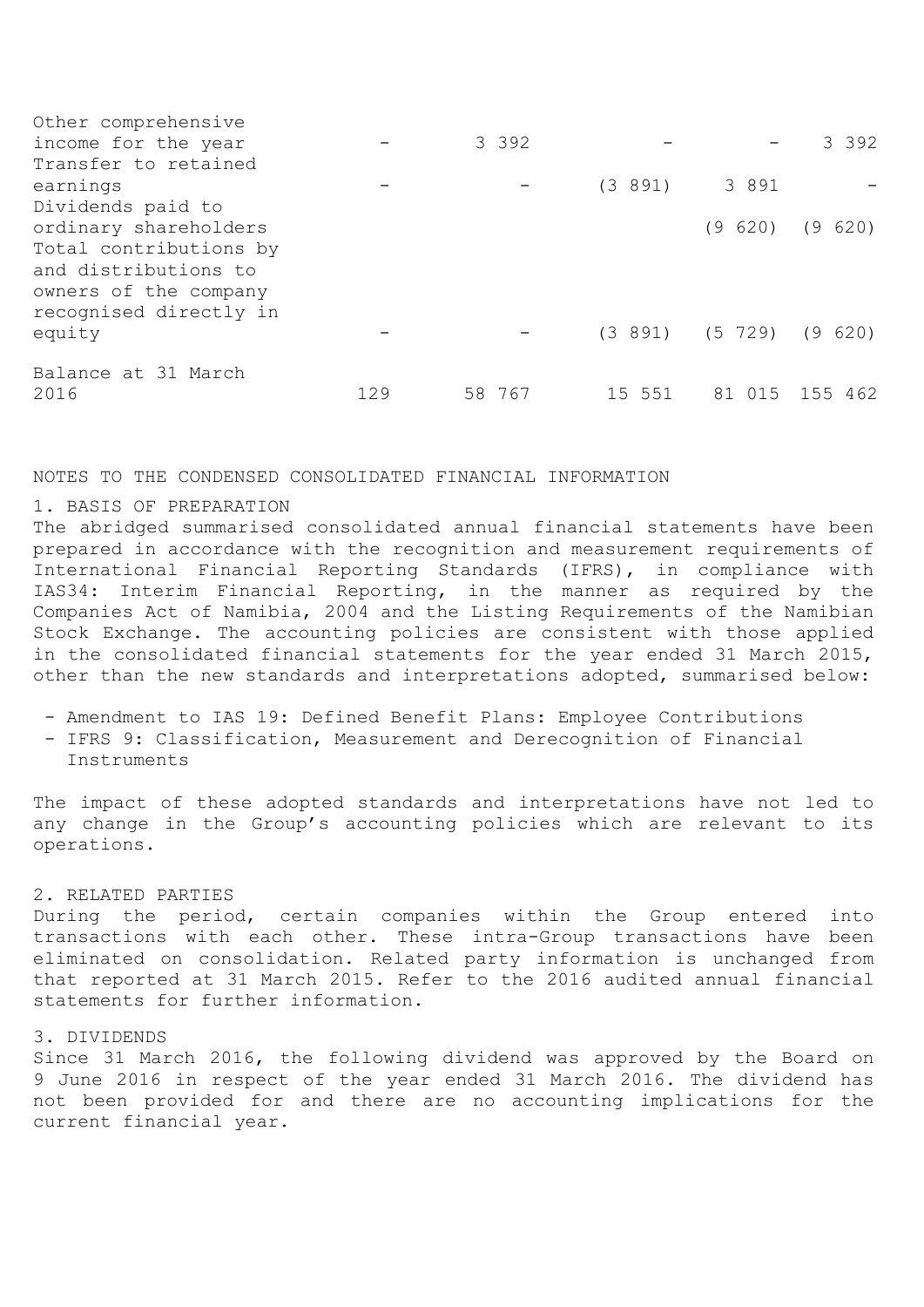|                                                                          | 31 Mar 16<br>N\$'000                                              |
|--------------------------------------------------------------------------|-------------------------------------------------------------------|
| 18 cents per share                                                       | 9 620                                                             |
| Last date to trade ordinary shares<br>"cum" dividend                     | Friday 08 July 2016                                               |
| Ordinary shares trade "ex" dividend<br>Record date<br>Payment/issue date | Monday 11 July 2016<br>Friday 15 July 2016<br>Monday 18 July 2016 |

By order of the Board

4. RESPONSIBILITY FOR CONSOLIDATED ANNUAL FINANCIAL STATEMENTS Accounting policies have been applied consistently with those of the prior year. The annual consolidated financial statements for the year ended 31 March 2016 have been audited by SGA Chartered Accountants and Auditors, and their unqualified audit opinion is available for inspection at the registered office of the company.

### 5. DIRECTORS' RESPONSIBILITY

The directors take full responsibility for the preparation of the summarised annual financial statements, and that the financial information has been correctly extracted from the underlying audited annual financial statements for the year ended 31 March 2016.

### 6. SUBSEQUENT EVENTS

There were no events after the reporting period which affected the presentation of the consolidated annual financial statements for the year ended 31 March 2016.

# CHAIRMAN'S REPORT

The 2016 financial year was a difficult, but interesting year. The Nictus Holdings Group rendered a solid performance in circumstances that were very challenging. Government reduced its spending significantly in certain sectors and this impacted on the retail environment in Namibia.

Our business model "specialising in related diversifications" worked very well for us and was a major contributing factor to the results presented this year. We had a renewed focus in certain areas, especially from senior management and this helped us to match the previous year's exceptional performance.

The 70-year celebrations for the group also highlighted and reconfirmed the group's commitment to the country and we are confident about our future. We had a lot of feedback from stakeholders who were not aware of all the activities and relationships of companies within the group. The aim was to get their attention and awareness and to build on the already solid basis set, as well as to confirm our commitment to the customers in Namibia.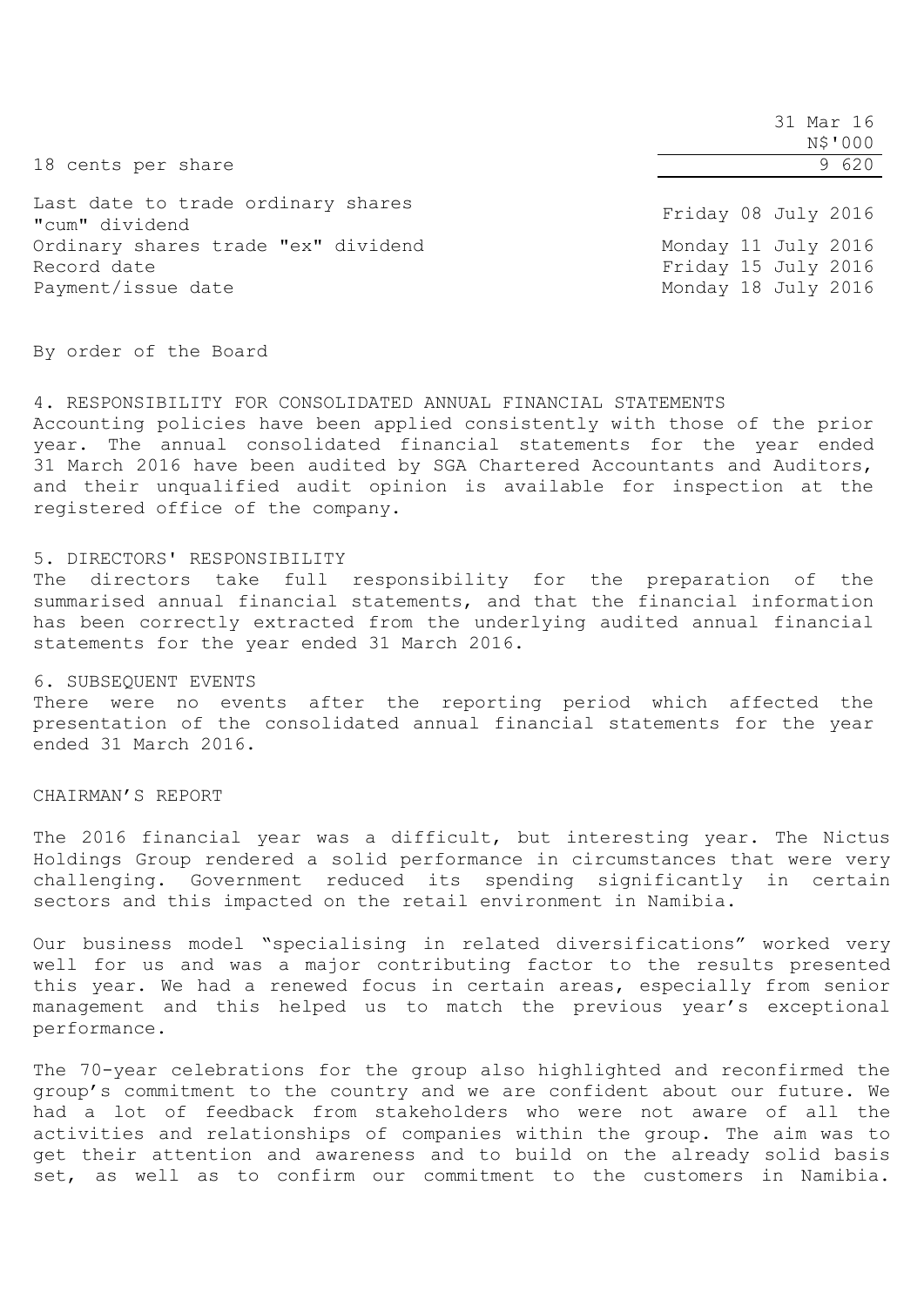Taking all this into account, I feel that the objectives that were set, were reached with the activities conducted when we celebrated our 70th birthday.

### FINANCIAL

We managed to render a solid performance for the 2016 financial year, which, coming from an exceptional 2015, was not an easy task.

Our motor division came under a bit of pressure with a decline in the Southern African vehicle sales and reduced government spending. Vehicle performance was satisfactory - given the circumstances. With a decline in turnover, we managed to equal the profit made the previous year. On the tyre retail segment side we stood our ground with a lot of enhancements and consolidation taking place in the business. Increasing the profit of the motor division with 6% was a commendable achievement, considering the present economic climate.

The furniture sections revenue increased by 9% which resulted in a 6% increase in profit compared to 2015, taken into account that major expenses were incurred with the preparation of opening a new furniture retail outlet in Windhoek.

The insurance and finance section reflected a record year in all respects. Premiums and finance income grew by 29% - which resulted in an increase of 22% in net profit in comparison with the previous financial year. This reconfirmed that there is still an immense market to be tapped and that there is still a great need for our current product offerings.

Overall we managed to achieve more or less the same results as the previous year. We spent an enormous amount on the infrastructure for the furniture and tyre sectors - which we believe is an investment for the future and we will reap the benefits of this in the near future. Share investments on the JSE (Johannesburg Stock Exchange) on a group level did not achieve the desired results, but we are confident that this will improve and yield positive results in the coming year.

## CUSTOMER AND STAKEHOLDERS

We as the Nictus Group have always taken pride in the relationships built up and maintained with our customers and stakeholders over the years. This was confirmed by feedback received after all the activities surrounding our 70 year celebrations. I would like to thank our external stakeholders, including our shareholders, customers, suppliers and manufacturers, industry regulators and business partners, for their continued support over the span of 70 years.

#### LEARNING AND GROWTH

I believe that in the past year the basis has been established for future growth and expansion. With the envisaged opening of our new furniture retail outlet in the third quarter, we trust that this will have a significant impact on our furniture sector. We are focussing on the synergies between the vehicles and the tyres in the motor division and by doing this we will achieve growth in both market segments.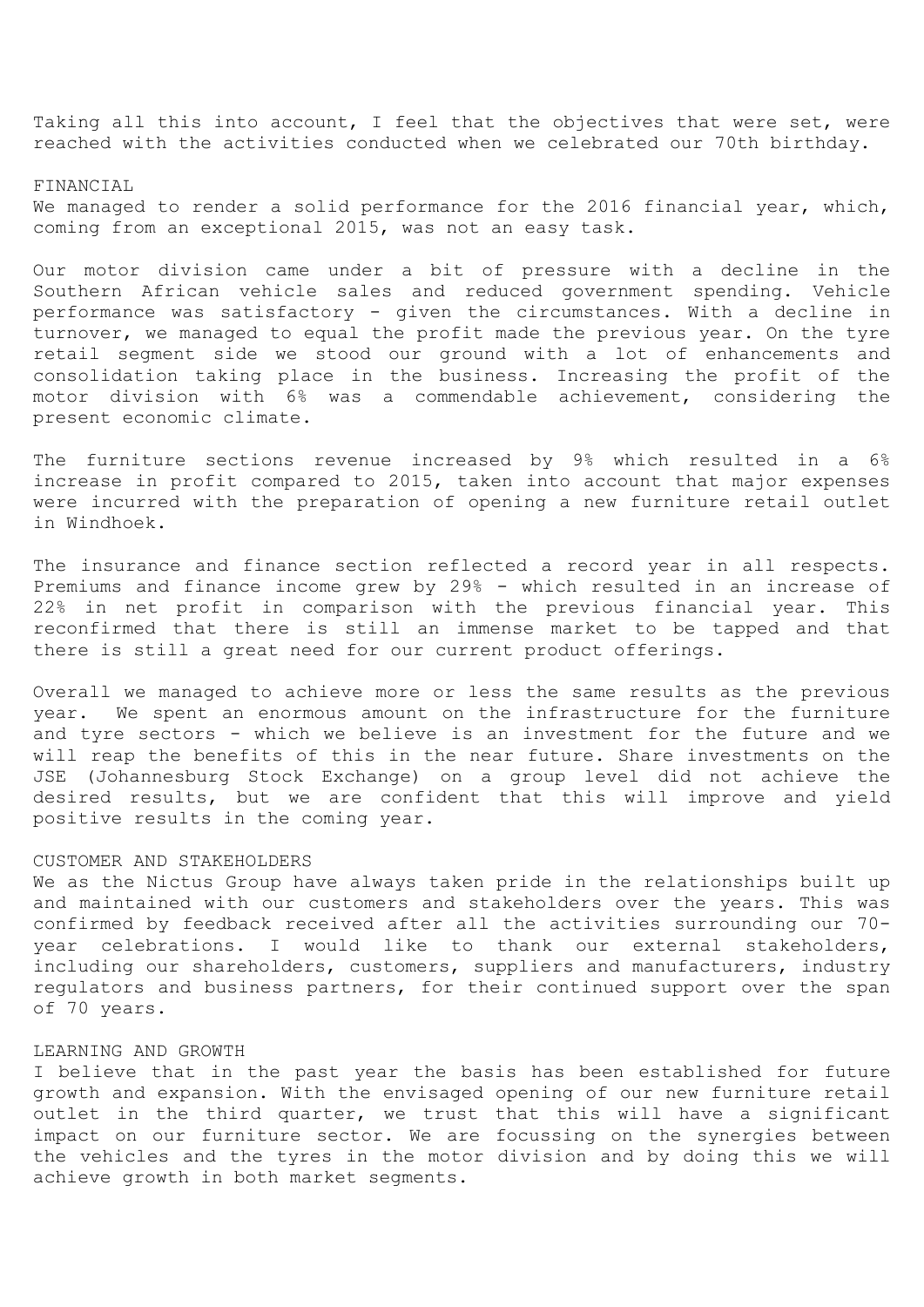People are and will remain one of our most valuable assets. We established a human resources department on group level to help us enhance our exceptional workforce and to train and support them for the challenges that lie ahead.

On board level, Gerard Tromp, Gerard Swart (Independent) and John Mandy (Independent) have been appointed as non-executive directors and I believe that they will add value that will increase in the years to come.

#### PROSPECTS

I am confident that the current economic and strategic plans currently running, are on the right track, and our foresight will pay off in the near future. Further devaluation of the South African Rand could affect the retail sector of the group where goods are being imported.

I believe with the new furniture store opening later this year, as well as the investment made and to be made into the motor division, together with the untapped market in the financial service industry, we as a group are geared for the future and the stage is set to have a sustainable performance in the Namibian market for years to come.

#### APPRECIATION

I want to thank my fellow directors for their input and determination. All of us, both management and employees put in tremendous effort during the past year, and I would like to express my appreciation to one and all for their efforts.

I would also like to thank our Heavenly Father for the opportunities and grace we received and wish to dedicate the year's performance and results to His honour and glory.

Philippus Tromp Executive Chairman

### ANNUAL REPORT AND NOTICE OF ANNUAL GENERAL MEETING

As the annual report for the year ended 31 March 2016 ("the annual report") was posted to shareholders within 3 months of Nictus's year end, this announcement is not required to appear in the press and will not be sent to shareholders.

The annual report contains a notice convening the annual general meeting of Nictus shareholders for the year ended 31 March 2016 ("the AGM"). The AGM will be held in the ground floor boardroom, Nictus Building, 140 Mandume Ndemufayo Avenue, Windhoek on Friday 2 September 2016 at 16h00 (Namibian Time).

The Notice of the Annual General Meeting and Annual Financial Statements are to be distributed to shareholders on 30 June 2016.